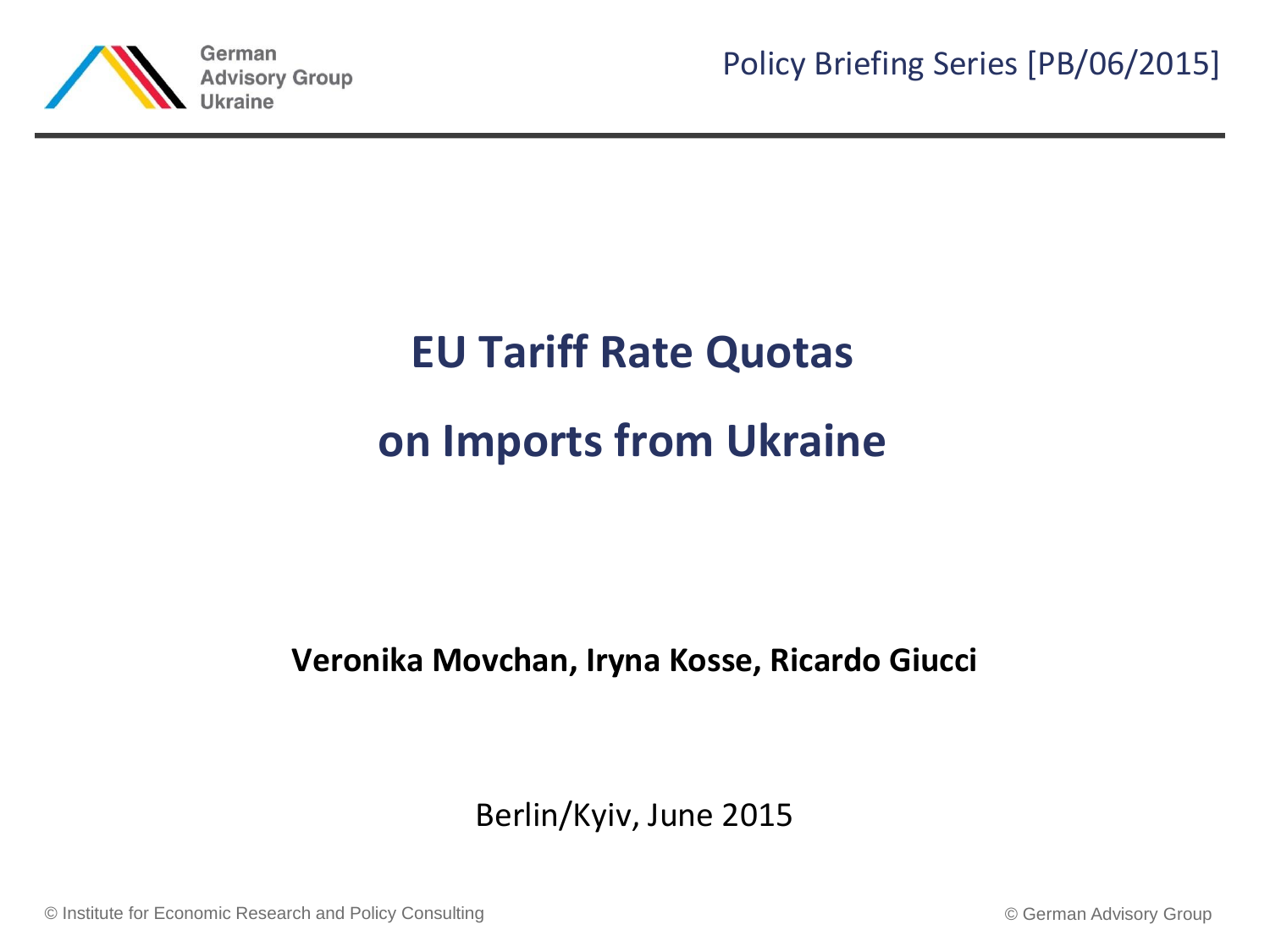### **Contents**

- 1. Tariff rate quota (TRQ): What is it?
- 2. TRQs in EU-Ukraine trade
- 3. TRQs utilisation:
	- Fully utilised TRQs how limiting they are?
	- Partially utilised TRQs
	- Not utilised  $TRQs$  reasons for no usage
- 4. Conclusions
- Contact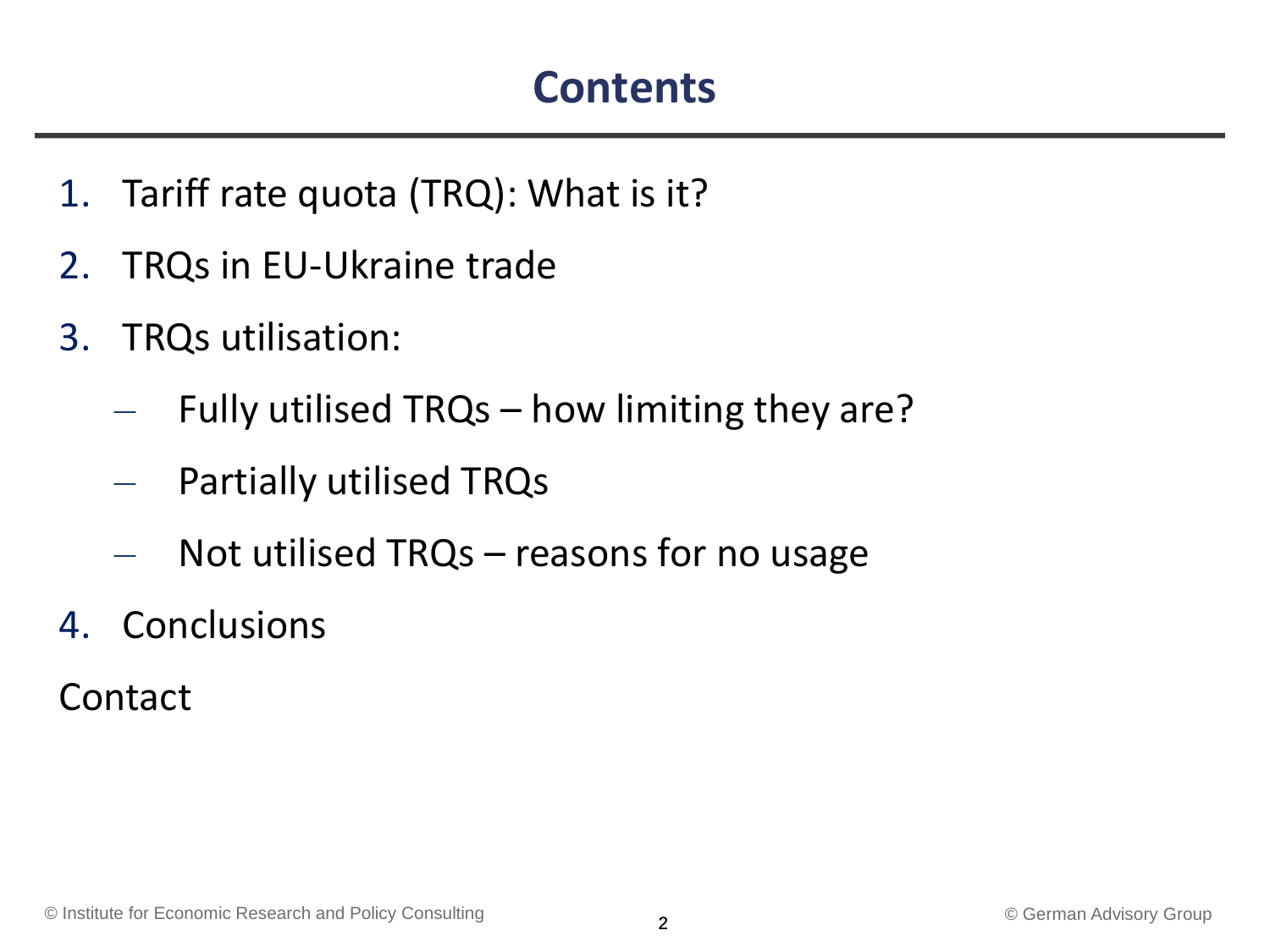### **1. Tariff rate quota: What is it?**

- A **tariff rate quota** (TRQ) entails a lower import duty for imports of a specific product below a certain quantity ("quota") and a higher duty beyond this quantity
- As such, TRQ entails no restrictions on the overall quantity of an imported product; it only limits preferential trade
- I In the WTO framework, TRQs are used to implement the minimum access commitments provided for in the Agreement on Agriculture
- GATT 1994 requires TRQs to meet the following principles:
	- tariff bindings are observed
	- TRQs are non-discriminatory
	- $-$  TRQs are administered in a transparent way
	- any import licensing procedures related to TRQs conform to the agreement on that subject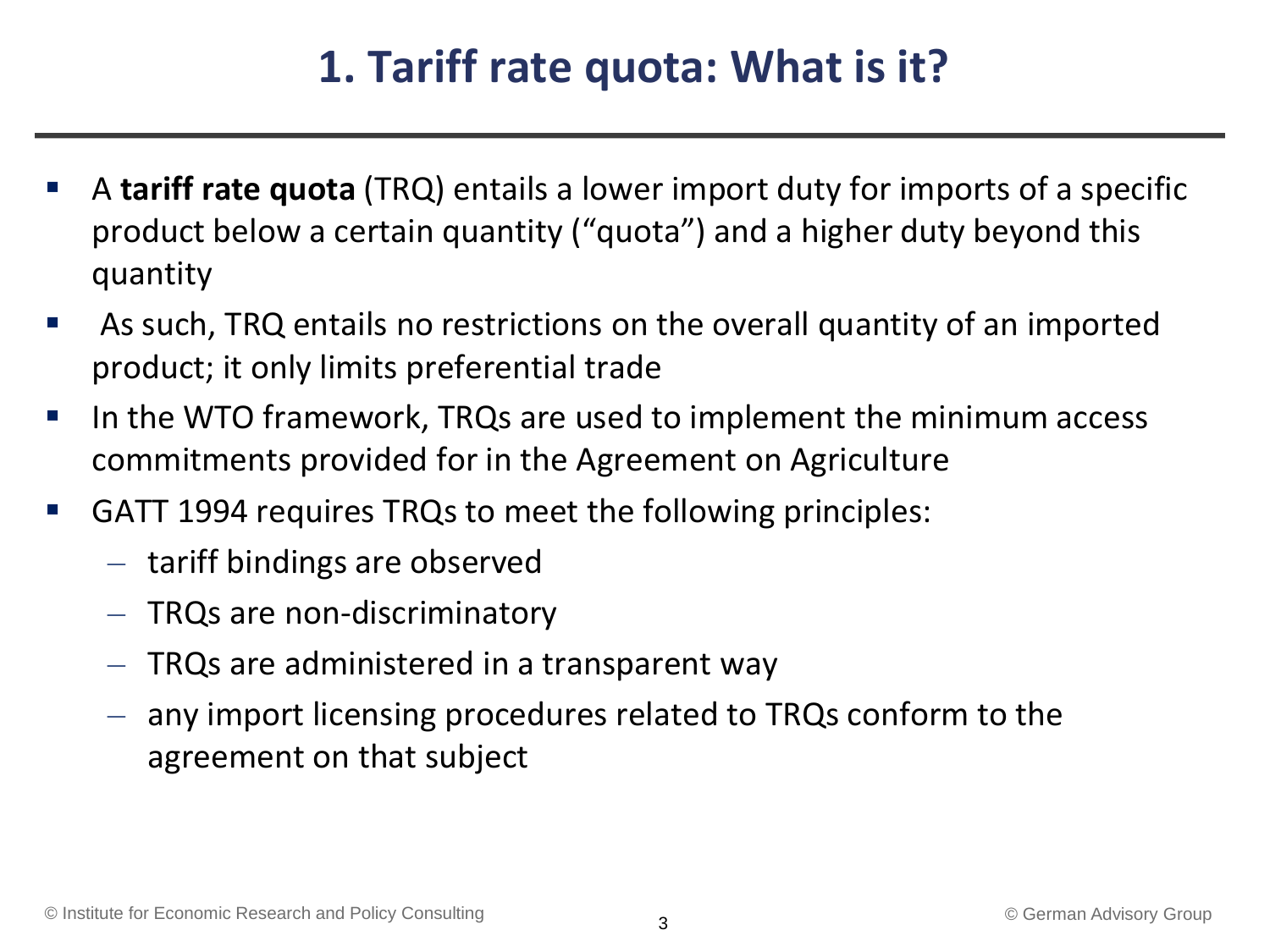### **2. TRQs in EU-Ukraine trade**

- EU-Ukraine Association Agreement envisages application of TRQs for a number of 'sensitive' products:
	- EU TRQs: 36 groups of products (Annex I-A, Appendix A)
	- Ukraine TRQs: 3 group of products (Annex I-A, Appendix B)
- EU TRQs cover:
	- **Animal products:** meat (beef, pork, sheep, poultry), milk and dairy, eggs, honey etc.
	- **Plant products:** grains (wheat, barley, oat, maize), mushrooms, garlic etc.
	- **Processed food and other products:** sugar and products, grape and apple juice, sweet corn, processed tomatoes, ethanol, cigarettes etc.
- TRQs specify the volume that can be traded at zero rates. If the quota is exceeded, the trader is charged the MFN rate
- TRQs are administrated in two ways:
	- First come first served
	- Import license
- TRQs constitute a part of EU autonomous trade preferences provided to Ukraine in late April 2014 initially for half a year and then postponed till end of 2015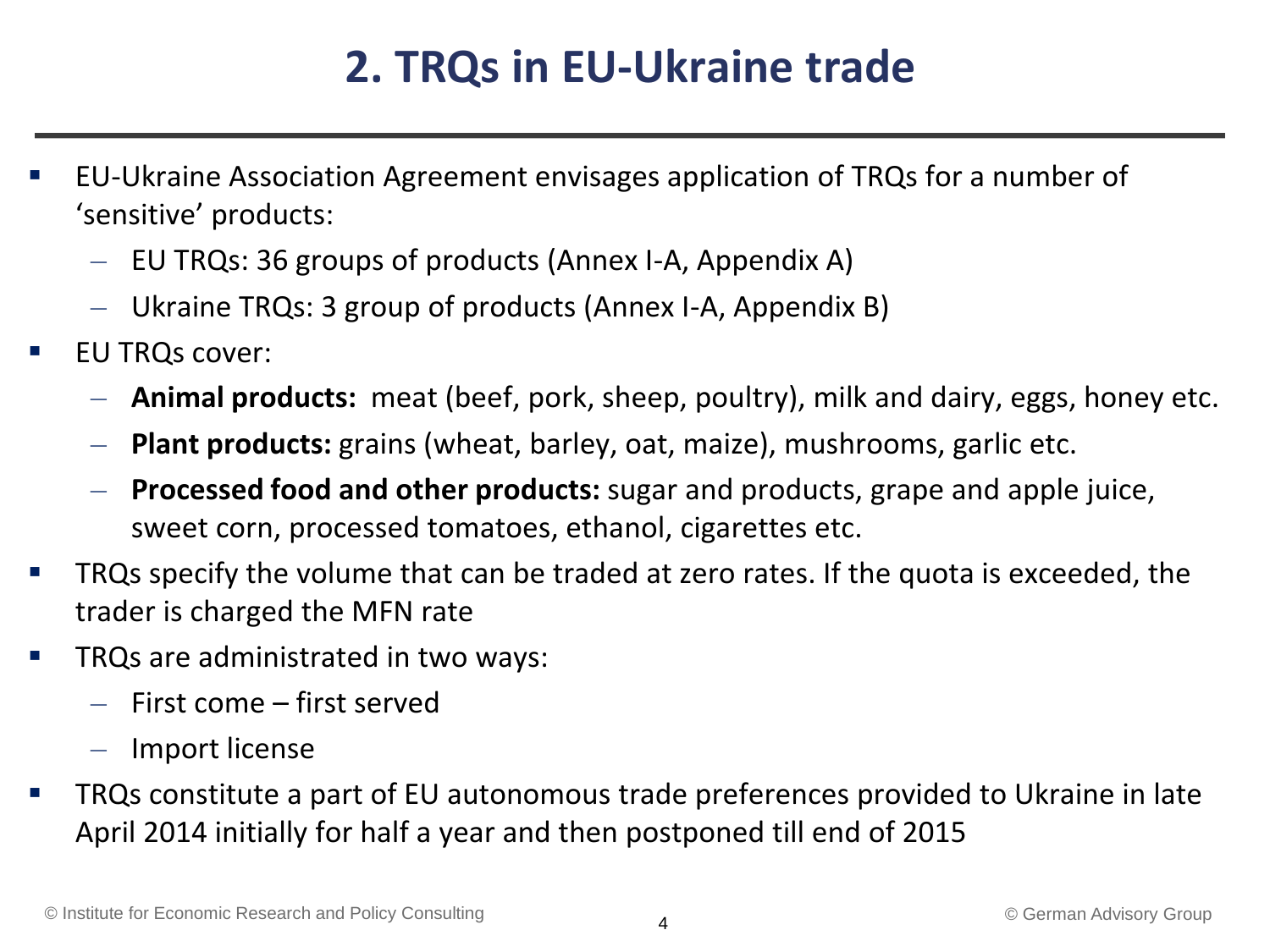# **3. Overview of fully utilised TRQs**

| Category                                | <b>TRQ</b>                                                                      | % usage 2014, date<br>of full usage | % usage 2015, date<br>of full / partial<br>usage |
|-----------------------------------------|---------------------------------------------------------------------------------|-------------------------------------|--------------------------------------------------|
| First come - first serve                |                                                                                 |                                     |                                                  |
| <b>Honey</b>                            | 5 000 t/y with<br>increase in 5 years to<br>6000 t/y                            | 100%,<br>August 13                  | 100%,<br>January 4                               |
| <b>Barley groats and</b><br>meal        | 6 300 t/y with<br>increase in 5 years to<br>7800 t/y                            | 100%,<br>October 23                 | 100%, April 8                                    |
| <b>Processed</b><br>tomatoes            | 10 000 t/y                                                                      | 100%,<br>October 27                 | 46%<br>as of May 19                              |
| <b>Grape and Apple</b><br>juice         | 10 000 t/y with<br>increase in 5 years to<br>20 000 t/y                         | 100%,<br><b>May 10</b>              | 99%,<br>as of May 18                             |
| <b>Import license</b>                   |                                                                                 |                                     |                                                  |
| Common wheat,<br>flours, and pellets    | 950 000 t/y with<br>increase in 5 years to<br>1 000 000 t/y                     | 100%,<br>August 29                  |                                                  |
| Maize, flour and<br>pellets             | 400 000 t/y with<br>increase in 5 years to<br>650 000 t/y                       | 100%,<br>July 25                    | 100%,<br><b>May 21</b>                           |
| <b>Poultry meat and</b><br>preparations | 16 000 t/y with linear<br>increase in 5 years to<br>20 000 $t/y + 20000$<br>t/y | 77%                                 | 100% of quotas<br>for Q1 and Q2                  |

- 2014: 6 TRQs (17% of TRQs) completely utilised:
	- Cereals (barley groats and meal, wheat, maize)
	- Honey
	- Processed tomatoes
	- Juices
- 2015: 5 TRQs (14%) exhausted as of end-May:
	- Cereals (barley groats and meal, maize)
	- Honey
	- Juices
	- Poultry meat (TRQ for Q1-Q2 2015)
- **Key question**: Are the TRQs limiting?

© Institute for Economic Research and Policy Consulting © German Advisory Group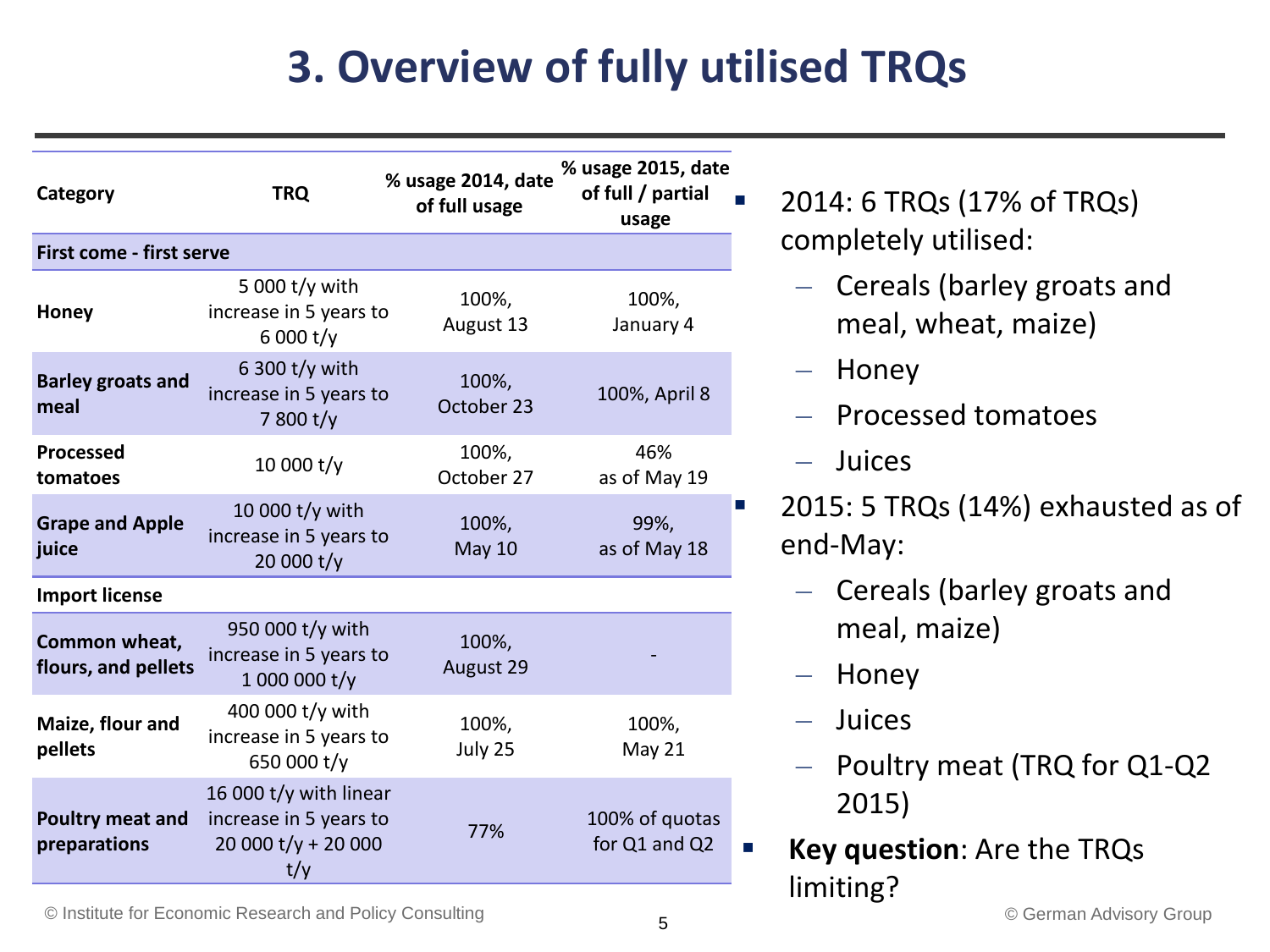# **How limiting are TRQs?**

| Category                                                   | TRQ,<br>t/y | $In-$<br>quota<br>duty | <b>UA</b><br>exports<br>to EU, | <b>UA</b><br>exports<br>to EU,<br>2014, t/y 2013, t/y | Out-quota<br>duty (MFN)                            | <b>Is TRQ</b><br>limiting? |
|------------------------------------------------------------|-------------|------------------------|--------------------------------|-------------------------------------------------------|----------------------------------------------------|----------------------------|
| <b>Honey</b>                                               | 5 0 0 0     | 0%                     | 26 121                         | 17 145                                                | 17.3%                                              | no                         |
| <b>Barley groats</b><br>and meal                           | 6 0 0 0     | 0%                     | 12 653                         | 12 211                                                | 93 EUR/t                                           | no                         |
| <b>Processed</b><br>tomatoes                               | 10 000      | 0%                     | 11 4 11                        | 1 3 9 1                                               | 14.4%                                              | potentially<br>limiting    |
| <b>Grape and</b><br>Apple juice                            | 10 000      | 0%                     | 84 032                         | 73834                                                 | $18.9% + 27$<br>EUR/hl;<br>$36.5%$ +<br>121 EUR/hl | no                         |
| Common<br>wheat, flours, 950 000<br>and pellets            |             | 0%                     | 1 0 4 8<br>614                 | 101 658                                               | <b>95 EUR/t</b>                                    | potentially<br>limiting    |
| Maize, flour<br>and pellets                                | 400 000     | 0%                     | 7680<br>590                    | 6482<br>331                                           | 5.35 EUR/t<br>(since July<br>2014)                 | no                         |
| <b>Poultry meat</b><br>and poultry<br>meat<br>preparations | 36 000      | 0%                     | 17 408                         | 496                                                   | <b>149 EUR/t</b>                                   | potentially<br>limiting    |

- $\blacksquare$  To assess whether TRQ is limiting, we compare volume of TRQ and total export volume; and volume before and after introduction of TRQ
- If volume of exports is close or equal to volume of quota, and if exports before TRQ was much lower than after TRQ, it may signal that duty rate outside quota is prohibitively high and thus TRQ is limiting
- **Risk: data on trade at higher level of** aggregation than TRQs  $\rightarrow$  export volume may be higher due to inclusion of products not subject to TRQ  $\rightarrow$ conclusions are tentative
- **TRQs on processed tomatoes, wheat and poultry meat** are **potentially limiting**

© Institute for Economic Research and Policy Consulting © German Advisory Group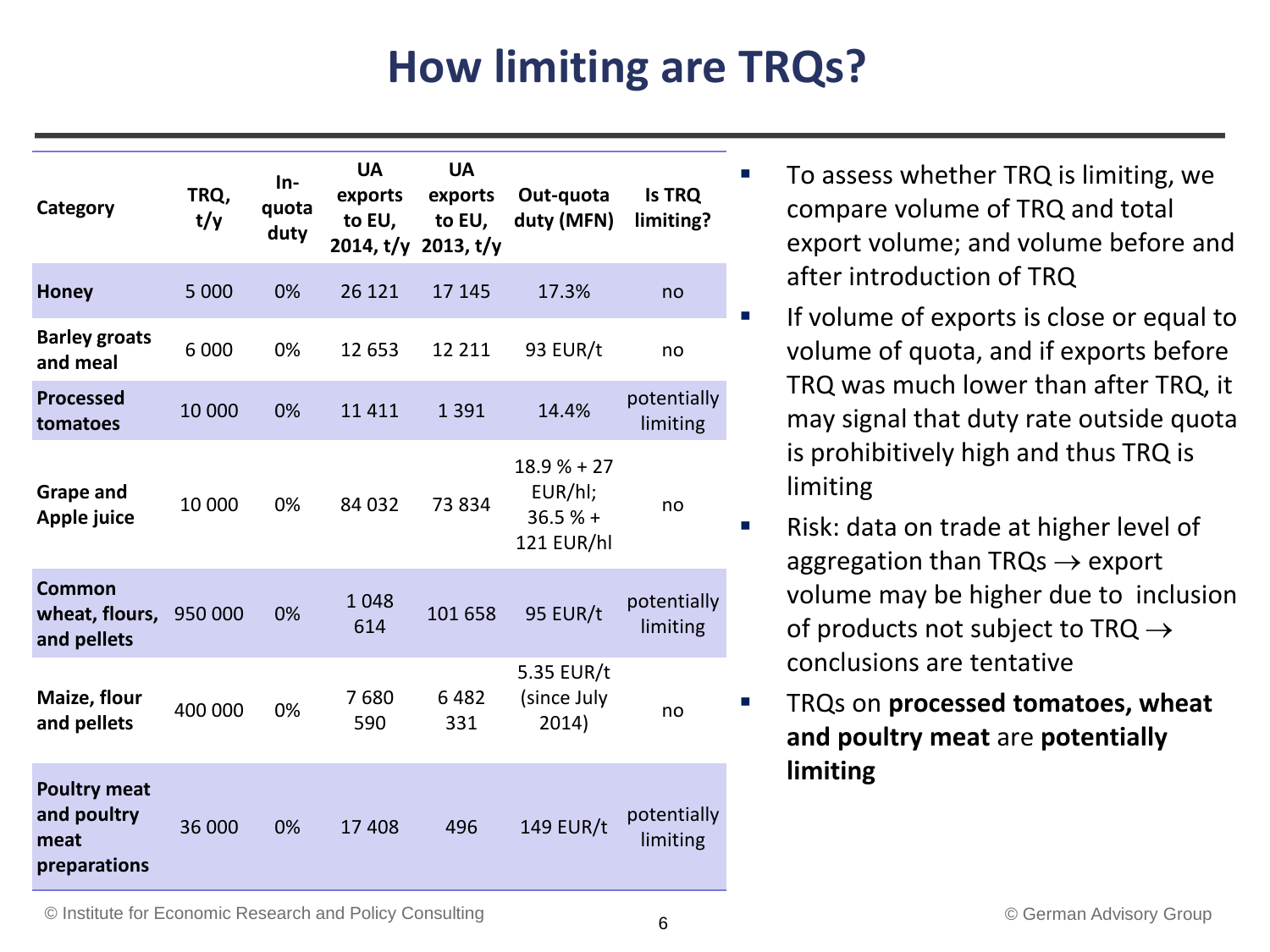## **Overview of partially utilised TRQs**

| Category                         | <b>TRQ</b>                                                    | 2014  | 21 May 2015 |
|----------------------------------|---------------------------------------------------------------|-------|-------------|
| First come - first serve         |                                                               |       |             |
| Malt and wheat gluten            | 7 000 t/y                                                     | 93%   | 0.9%        |
| <b>Bran, shaps and residues</b>  | 16 000 t/y with increase in 5<br>years to 21 000 $t/y$        | 12%   | 6%          |
| <b>Sugar processed products</b>  | 2 000 t/y with increase in 5 years<br>to 3 000 t/y            | 11%   | 8%          |
| <b>Starches</b>                  | 10 000 t/y                                                    | 7%    | 3%          |
| <b>Garlic</b>                    | 500 $t/y$                                                     | 7%    | 0%          |
| <b>Oats</b>                      | 4 000 $t/y$                                                   | 5%    | 68%         |
| <b>Other Sugars</b>              | 10 000 t/y with increase in 5<br>years to 20 000 t/y          | 4%    | 1%          |
| <b>Sugars</b>                    | 20 000 t/y                                                    | 3%    | 43%         |
| <b>Food preparations</b>         | 2 000 tons/year                                               | 0.03% | 0.04%       |
| <b>Sweet corn</b>                | 1500 tons/year                                                | 0.01% | 0%          |
| <b>Import license</b>            |                                                               |       |             |
| <b>Barley, flour and pellets</b> | 250 000 t/y with increase in 5<br>years to 350 000 t/y        | 7.76% |             |
| <b>Ethanol</b>                   | 27 000 t/y with increase in 5<br>years to 100 000 t/y         | 30%   |             |
| <b>Eggs and albumins</b>         | 1500 t/y with increase in 5 years<br>to 3 000 t/y + 3 000 t/y | 2.6%  |             |

- $\blacksquare$  2014: 14 TRQs (39%) partially used:
	- Plant products
	- Poultry meat
	- Processed food products
- $\blacksquare$  2015: 8 TRQs (22%) partially used
- Quota usage speeded up for:
	- Oats
	- Sugars
	- Poultry meat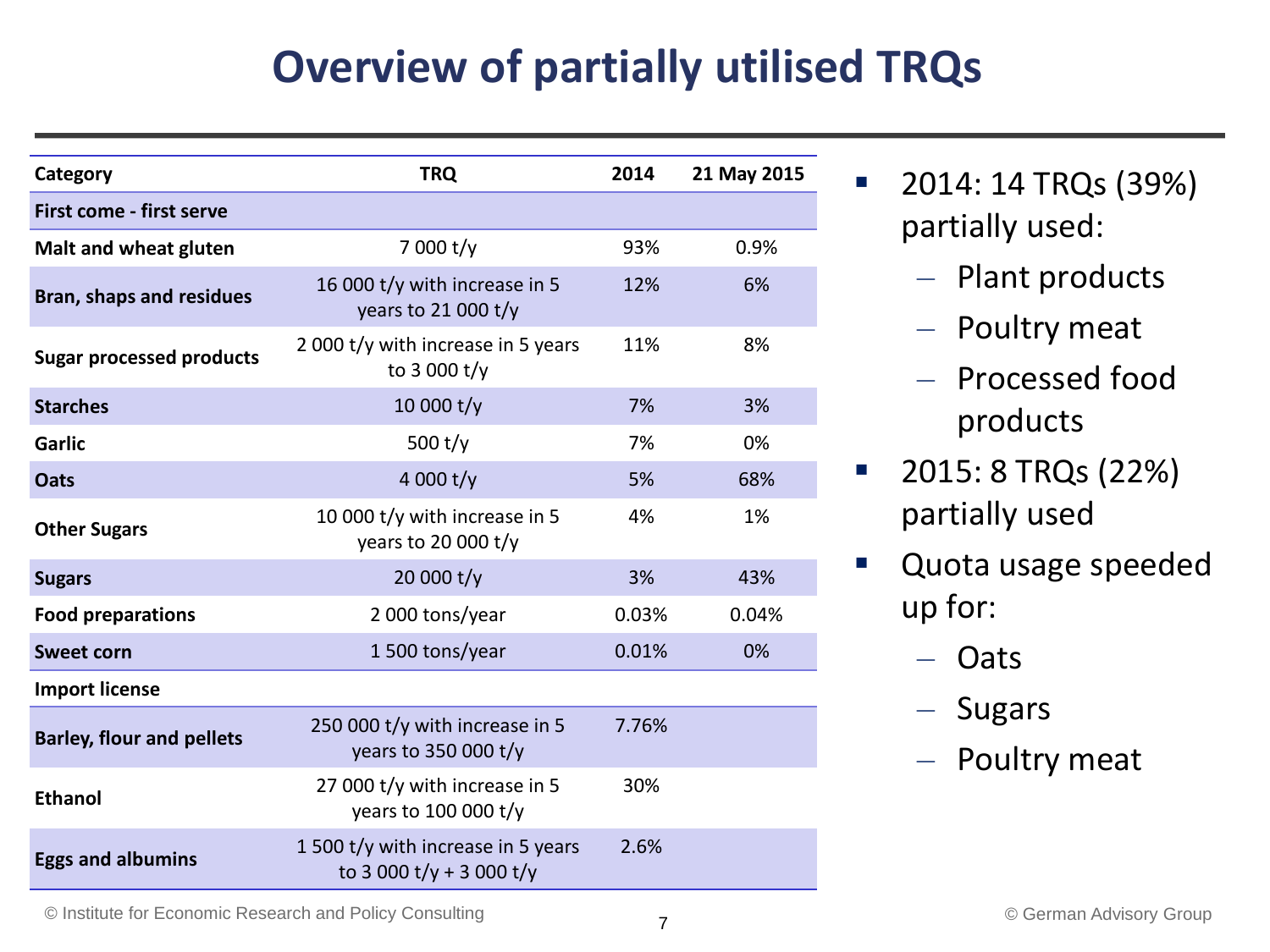## **Overview of not utilised TRQs**

| Category                                    | <b>TRQ</b>                                       |
|---------------------------------------------|--------------------------------------------------|
| First come - first serve                    |                                                  |
| Sheep meat                                  | 1 500 t/y with increase in 5 years to 2 250 t/y  |
| <b>Sugar syrups</b>                         | 2 000 $t/y$                                      |
| <b>Starch processed</b>                     | 1 000 t/y with increase in 5 years to 2 000 t/y  |
| <b>Mushrooms</b>                            | 500 t/y + 500 t/y                                |
| <b>Fermented-milk processed</b><br>products | 2000 t/y                                         |
| <b>Processed butter products</b>            | 250 t/y                                          |
| <b>Cereal processed products</b>            | 2 000 $t/y$                                      |
| <b>Milk-cream processed products</b>        | 300 t/y with increase in 5 years to 500 t/y      |
| <b>Cigars and Cigarettes</b>                | 2 500 $t/y$                                      |
| <b>Mannitol-sorbitol</b>                    | 100 t/y                                          |
| <b>Malt-starch processed</b>                | 2000 t/y                                         |
| <b>Import license basis</b>                 |                                                  |
| <b>Beef meat</b>                            | 12 000 t/y                                       |
| <b>Pork meat</b>                            | 20 000 t/y + 20 000 t/y                          |
| Milk, cream, condensed milk<br>and yogurts  | 8 000 t/y with increase in 5 years to 10 000 t/y |
| Milk powder                                 | 1 500 t/y with increase in 5 years to 5 000 t/y  |
| <b>Butter and dairy spreads</b>             | 1 500 t/y with increase in 5 years to 3 000 t/y  |

- $\blacksquare$  2014: 16 TRQs (44%) were not used
	- Products of animal origin
	- Selected plant products
	- Cigars and cigarettes
- **2015: 20 TRQs (56%)** are not used as of end-May
- **Key question:** Why are these TRQs not utilised?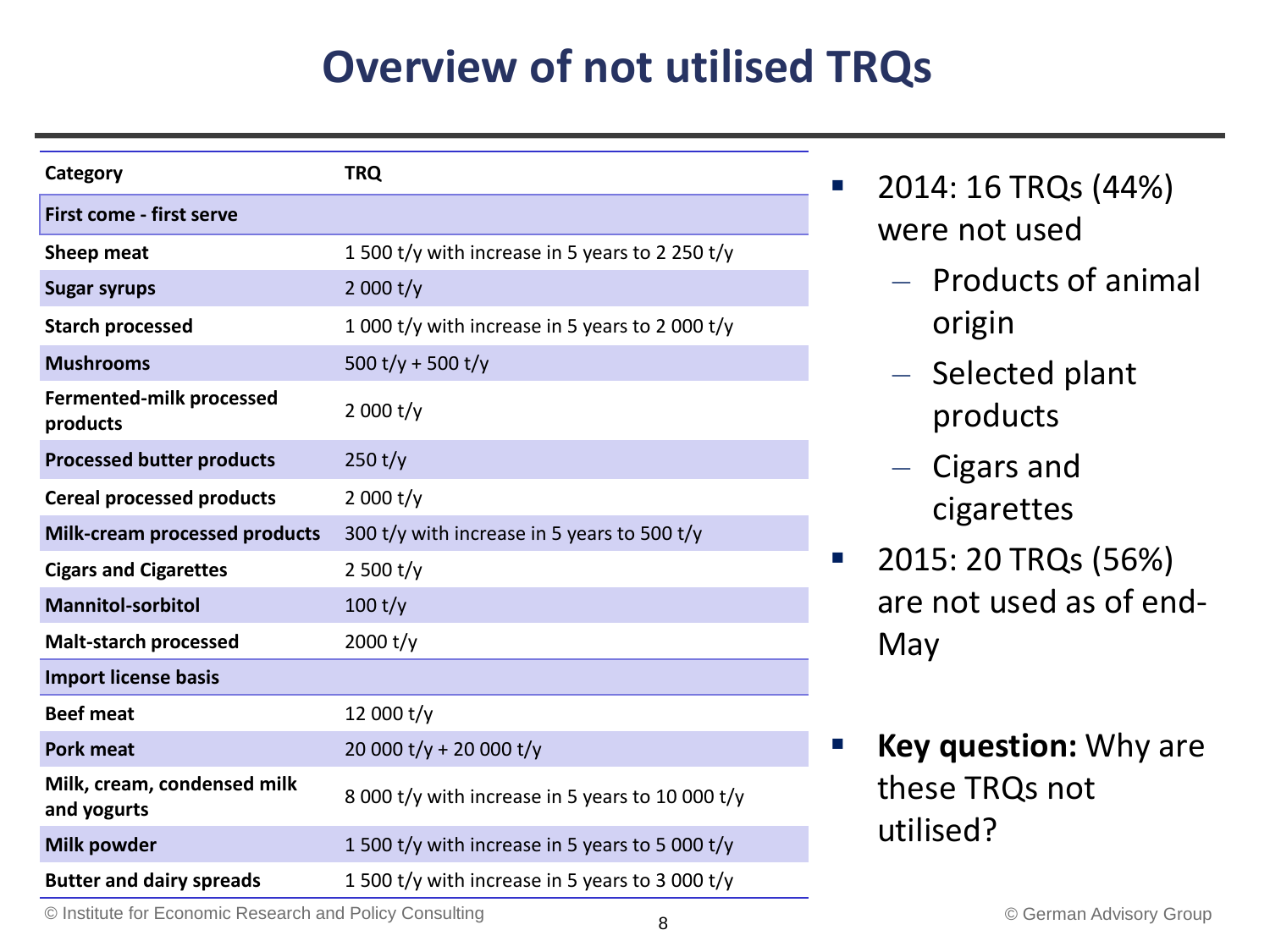## **Reasons for not utilising TRQs**

| <b>Reasons</b>                               | To what products apply                                                                                                                                                                                                                                                |
|----------------------------------------------|-----------------------------------------------------------------------------------------------------------------------------------------------------------------------------------------------------------------------------------------------------------------------|
| Health safety                                | Pork. Planned for 2014 inspection of pork producers was<br>postponed till after the issue with African swine fever is resolved                                                                                                                                        |
| SPS standards not fulfilled                  | Milk and dairy products, beef. Dairy industry was inspected in<br>2014 and exports can start after all EU countries approve the<br>report.<br>NB: Table eggs are allowed to be exported in the EU since spring<br>2015 after all necessary formalities were completed |
| Insufficient domestic production             | Starch, sugar syrups, garlic, mushrooms. For instance, in 2014,<br>Ukraine exported 25 t of mushrooms mostly to the CIS countries                                                                                                                                     |
| Exports to other destinations                | Barley flour and pellets, cigarettes, bran. For bran, main export<br>destinations are Turkey and Egypt                                                                                                                                                                |
| Low demand in EU<br>(competitiveness issues) | Poultry (broiler carcasses), starch, ethanol                                                                                                                                                                                                                          |
| No trade partners in the EU                  | Sugar (as reported by businesses in 2014)                                                                                                                                                                                                                             |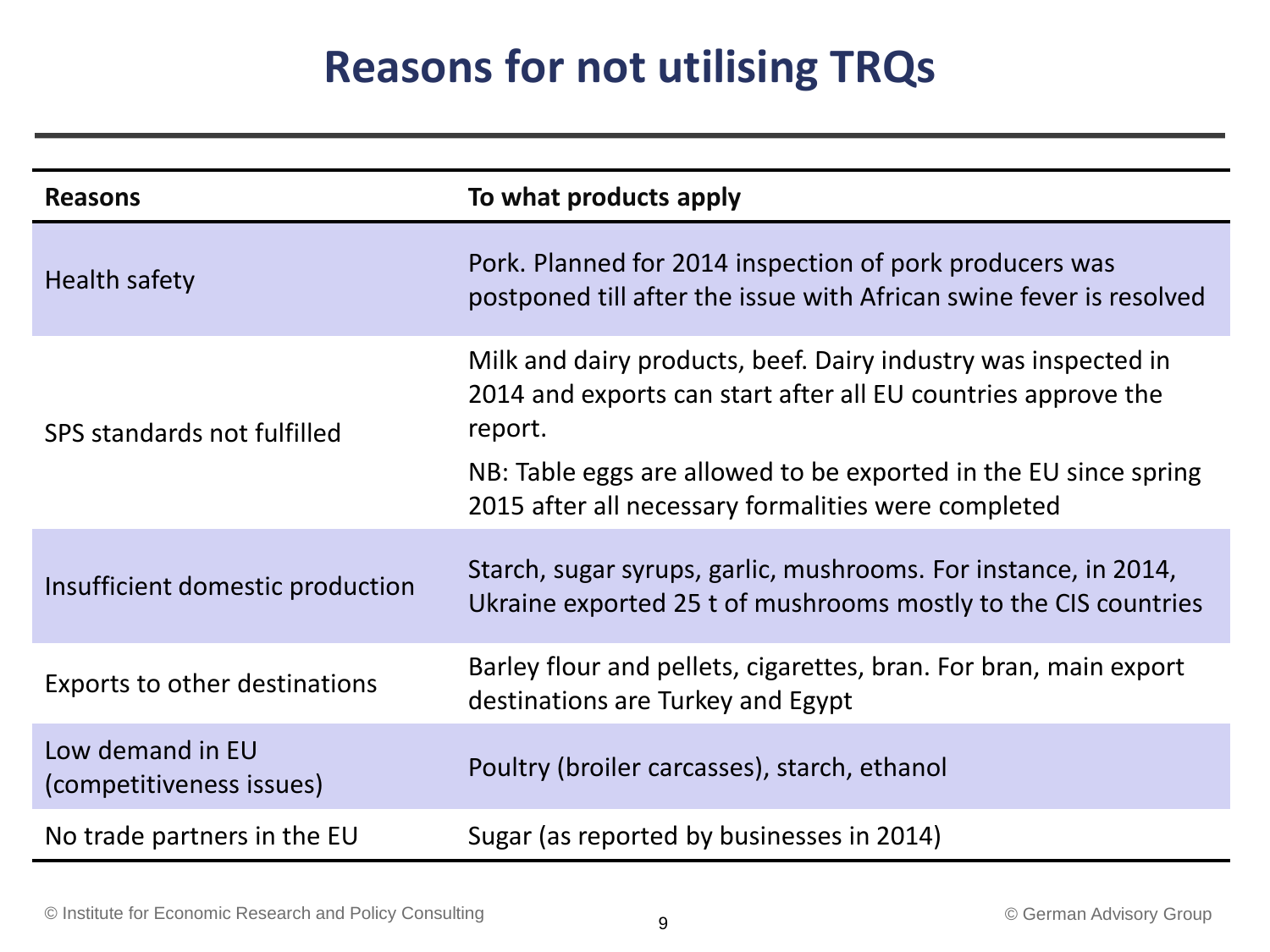### **4. Conclusions**

- TRQs are embedded in EU-Ukraine Association Agreement and currently implemented as a part of autonomous trade preferences provided by the EU
- **TROs represent the case of partial liberalization for so called 'sensitive' goods, full** liberalization of which trade is frequently politically unfeasible
- In 2014 Ukrainian exporters full utilised 6 TRQs (17% of total number), partly utilised 14 TRQs (39%) and not used 16 (44%).
- In 2015, 5 TRQs (14%) are already full used, while utilisation of 20 (56%) has not started yet
- Out of 7 TRQs fully utilised in 2014 or 2015, three TRQs are potentially limiting (duty rates outside quota are assessed as prohibitively high):
	- Processed tomatoes
	- Common wheat, flours, and pellets
	- Poultry meat
- To facilitate usage of TRQs it is necessary:
	- Complete harmonization with EU SPS standards and ensure their proper implementation, increase control over animal diseases
	- Develop domestic production, improve its competitiveness
	- Facilitate business networking in the EU